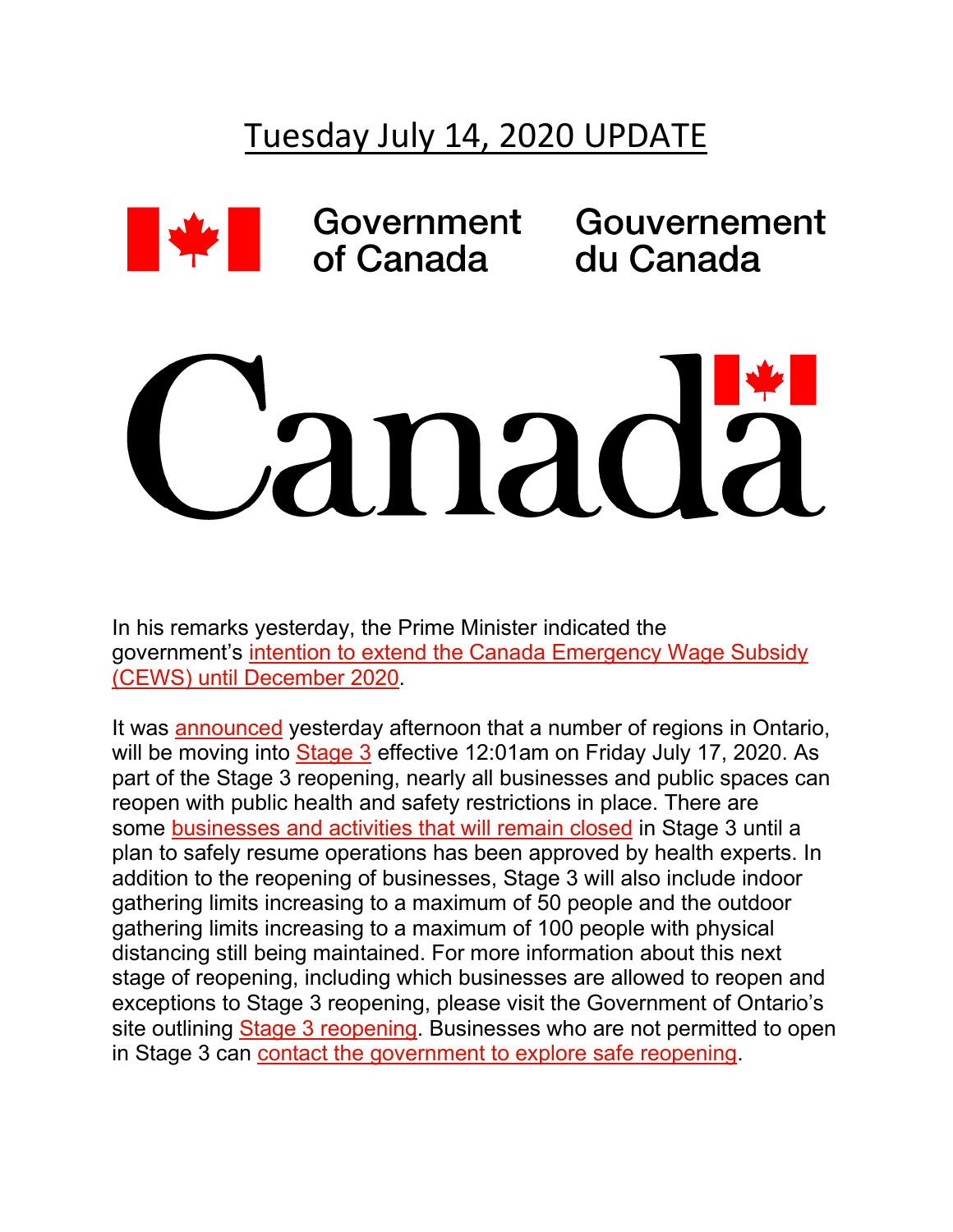Along with the Stage 3 reopening announcement, the provincial government also [announced](http://r20.rs6.net/tn.jsp?f=001tFXMGOAkzcyItTa6Gkic0cb9uB1h4hXUf9LrkIGmuATgz_a4GyyYvyddxu2NltxbXpFQFfboy_m6j4Kfq0VDbSXgRF1VY396reet_ZDYWu1LYY5MzBwZ-mz9LdEqYuy58g1v72KYA5gUg4lhKG98T8-XRQAil6mssIc4aUEMhE1eTMxvJt69WkeogyAuk11Rzj6WWlxONEO7hD_BVZtYYViB0bUcM5W3q04HP2i93uM1fL_4hrPb1OryrFWtFwcI0r3ghW3iVTI=&c=hfnWhio0HDhalitqzDEAtHWaxkMvUu4BT0n-iw55ejLzhm5H5lAwxA==&ch=62_1ixlnR8hPeq8eA3p13nd42tWeJUcIJUVRRuEd_sCzYXL6M4EeIg==) that child care centres and home child care providers in Ontario will be able to operate with cohorts of 15 children, up from the currently cap of 10, effective July 27, 2020. Child care operators will need to operate with [strict safety and operational requirements](http://r20.rs6.net/tn.jsp?f=001tFXMGOAkzcyItTa6Gkic0cb9uB1h4hXUf9LrkIGmuATgz_a4GyyYvyddxu2NltxbzvnIxeARU0mkEinPDzAUNDrQ17a4A6YGwzlmP0zBb0NxRtYEh71rL_V-xyJE9-o4ruERogiohkTcuBrgFIRowDA7V2h0vgXrOGrAXUGdNQ845Uo-a0t-PNXI3jdNReYeGdCJ7jg9EcY=&c=hfnWhio0HDhalitqzDEAtHWaxkMvUu4BT0n-iw55ejLzhm5H5lAwxA==&ch=62_1ixlnR8hPeq8eA3p13nd42tWeJUcIJUVRRuEd_sCzYXL6M4EeIg==) in place. The province has released over [170 safety guidance resources](http://r20.rs6.net/tn.jsp?f=001tFXMGOAkzcyItTa6Gkic0cb9uB1h4hXUf9LrkIGmuATgz_a4GyyYvys2njoZPhSljnE96OMPeAtDjdNLzSXchZvML6trKriMEBNJgWsJKA9KOHtsYTYxG0CGIBiC0_Mn5bVaAbNc25NDdw458RW4UFg9V3T8Z6iFNQ8GHbHCVYwYvErJtlX5DJDCPhJonYyYG9AD22h6ldU=&c=hfnWhio0HDhalitqzDEAtHWaxkMvUu4BT0n-iw55ejLzhm5H5lAwxA==&ch=62_1ixlnR8hPeq8eA3p13nd42tWeJUcIJUVRRuEd_sCzYXL6M4EeIg==) to help businesses and organizations and a variety of sectors.



Honourable Lisa MacLeod Minister of Heritage, Sport, Tourism and Culture Industries



Hello FEO Members

The Ontario government has announced nearly all businesses and public spaces will reopen in Stage 3 of the province's reopening framework with public health and workplace safety measures and restrictions in place. As Ontario continues down the path to economic recovery, decisions on which regions will enter Stage 3 and when will be made in consultation with the Chief Medical Officer of Health and other health experts and based on trends of key public health indicators.

As part of the Stage 3 reopening, Ontario will be increasing gathering limits for those regions entering the next stage to the following:

Indoor gathering limits will increase to a maximum of 50 people. Outdoor gathering limits will increase to a maximum of 100 people. Gathering limits are subject to physical distancing requirements.

Public gathering limits apply to indoor and outdoor events, such as community events or gatherings, concerts, live shows, festivals, conferences, parades, sports and recreational fitness activities, fundraisers,